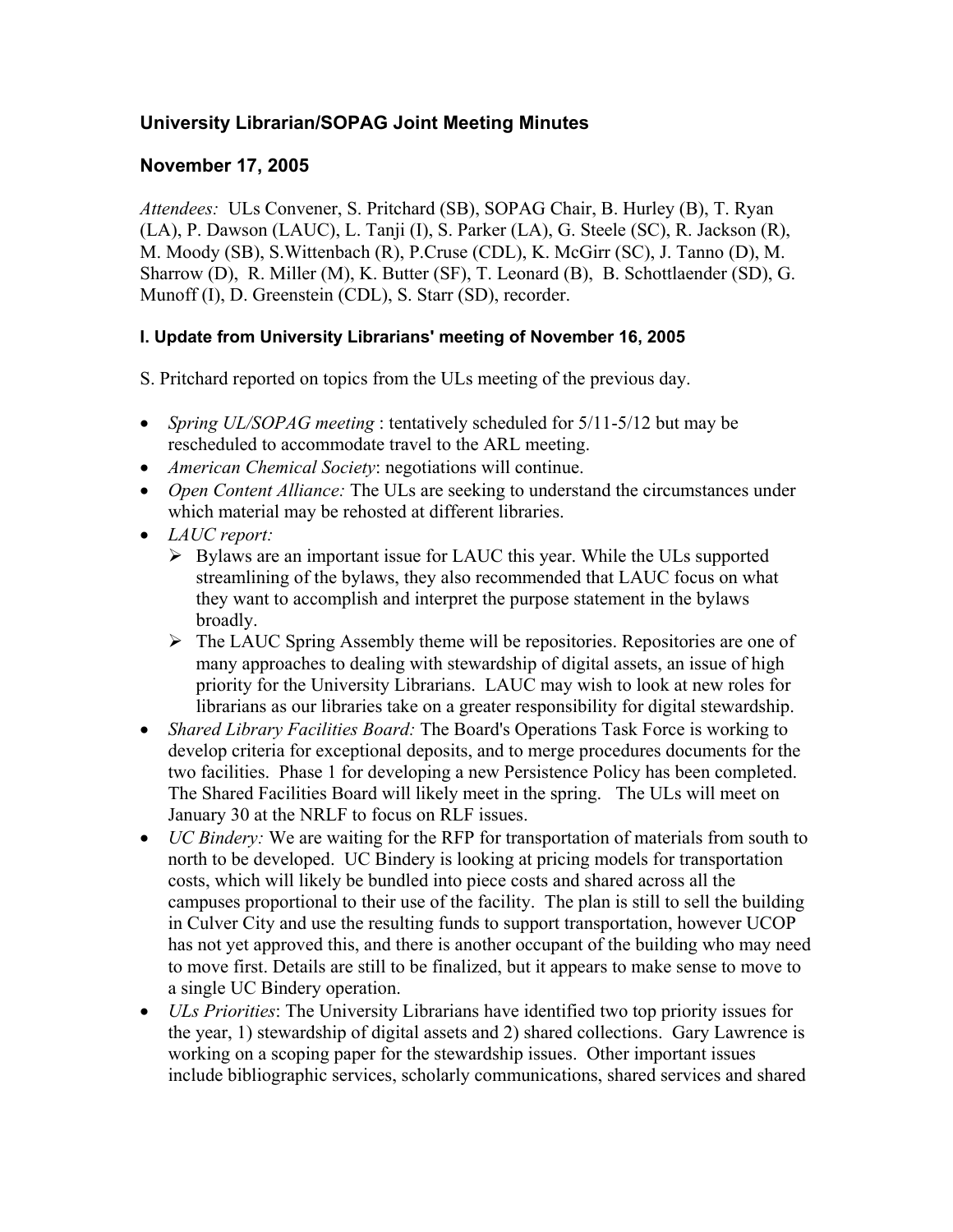facilities, however other groups are working on these while the first two will likely require considerable discussion by the ULs this year.

#### **II. Collaborative Collection Development**

#### **A. General Discussion**

We now have four paths that allow us to jointly develop collections, 1) Licensed content, 2) Shared print, 3) Digital preservation and 4) Digital reformatting/mass digitization. We need to coordinate and manage these four streams in ways that will allow us to make informed decisions regarding pursuit of new and/or existing projects. That will require establishing criteria that will allow us to make choices and a planning process that is not as siloed as our existing procedures. One of the first steps will be to merge the principles outlined in the *"Principles for Acquiring and Licensing Information in Digital Formats (Collection Development Committee, DRAFT, October 2004"* with those in the *"UC Library Investments in Transformative Scholarly Communication Models: Discussion Paper from the UC Libraries Scholarly Communications Officers group."* Greenstein and Munoff will draft a combined document for review by the ULs.

The group reviewed *"Towards a framework for developing systemwide library collections,"* a paper developed by Schottlaender and Greenstein. A few changes were suggested: adding patient care and service to the vision statement, putting an emphasis on support of academic programs in the criteria, adding the need to stay abreast of the activities of external entities with respect to projects for digital preservation and reformatting, and more clearly enunciating the four ways we now have to develop shared collections at the beginning of the document.

Discussion ensued on how this document could be used to help us define our priorities as we consider projects to develop shared collections. The principles should help us to ask the right questions when considering a new proposal. Making decisions with regard to shared collections is always difficult, as individual bibliographers, faculty, and ULs may all have different priorities. In the realm of digital materials, these decisions become even more complex as we must consider the role of external partners and publishers. Ideally we would develop a long-range plan and a mechanism that would allow us to set yearly goals within that planning framework, however the external environment is changing so fast that a long-range plan may not be feasible.

Schottlaender and Greenstein will make the changes suggested to the document and return it to the ULs for further review. When the document is finalized, SOPAG will be asked to consider what next steps are required to allow the document to serve as a framework for making decisions on shared collection development. A process is needed that will permit us to make co-investments wisely, enable bibliographers to actively participate in the planning process, and help us identify investment opportunities as they arise. Suggestions for SOPAG consideration included a flow chart showing how such decisions might be made and/or a matrix showing areas for shared collection development and paths we will pursue to develop those areas.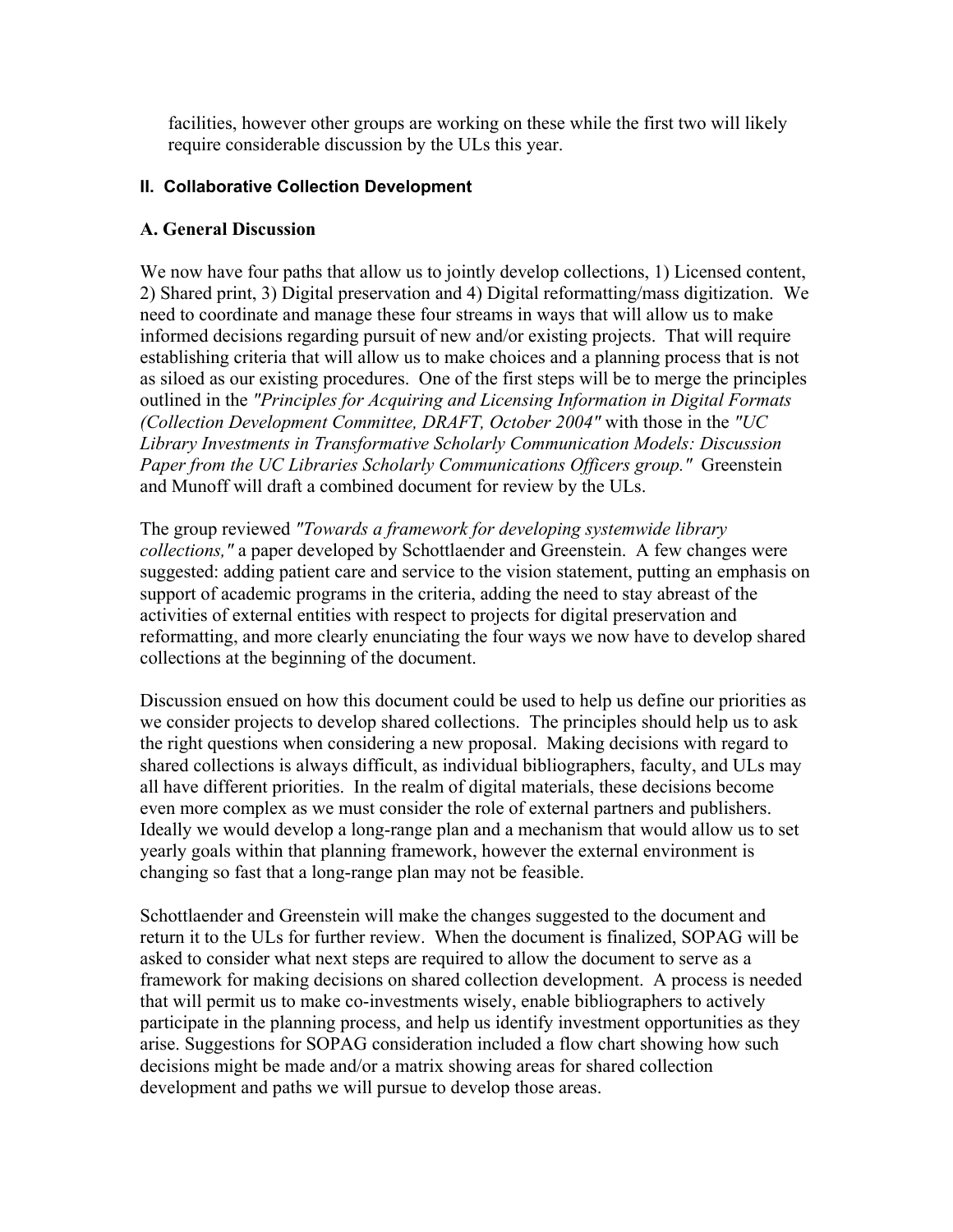#### **ACTION: Schottlaender and Greenstein to incorporate suggested revisions in the document.**

#### **B. LC/CLIR/DLF statement, "Urgent Action Needed to Preserve Scholarly Electronic Journals"**

There are multiple opportunities for the University to participate in preservation of electronic journals: UC Libraries' Digital Preservation Repository, LOCKSS, Portico, mass storage (e.g. SRB at SDSC), and publisher initiatives. In addition, we could develop plans for an emergency response that could be used if a particular set of journals was threatened. The ULs would like SOPAG to review possible strategies/scenarios for ejournal preservation, including the price of different options, and advise on one or more strategies UC might put in place. SOPAG does not need to make a recommendation, just lay out landscape and develop scenarios (in house, vendor, etc). Since so many strategies are emerging, doing nothing at this point may also be an option to consider. Testing our persistence clause with a vendor might be of interest as well.

## **Action: Greenstein will draft charge for SOPAG**.

## **C. Planning for High Volume Digitization**

Hurley reported on activities currently underway. SOPAG is continuing its demonstration project. The files have been returned from the vendor and a quality control process begun. SOPAG has also received a new charge from the ULs to provide a high level review of selection, access services, standards and resources for mass digitization.

Hurley asked for clarification on SOPAG's role with respect to identifying content for the Open Content Alliance. Greenstein confirmed that American Literature and 900 historical mathematics volumes will be digitized. Suggestions for additional projects that are worth doing and have reasonable scale are welcome. A project involving government documents has been proposed. Only published materials (no primary content) published prior to 1923 can be considered. Rare materials are not suitable at this time.

## **ACTION: Greenstein to send a list of projects under consideration to SOPAG who should feel free to add to it.**

## **D. RLF Expansion**

Greenstein reported that, at the request of UCOP, he will be developing a de-duplication plan for the two RLF's.

## **III. SOPAG updates**

*Persistence policy*: SOPAG has been cleared to move to Phase II. The task force has lost two people, replaced one, and SOPAG will launch the reconstituted group within the next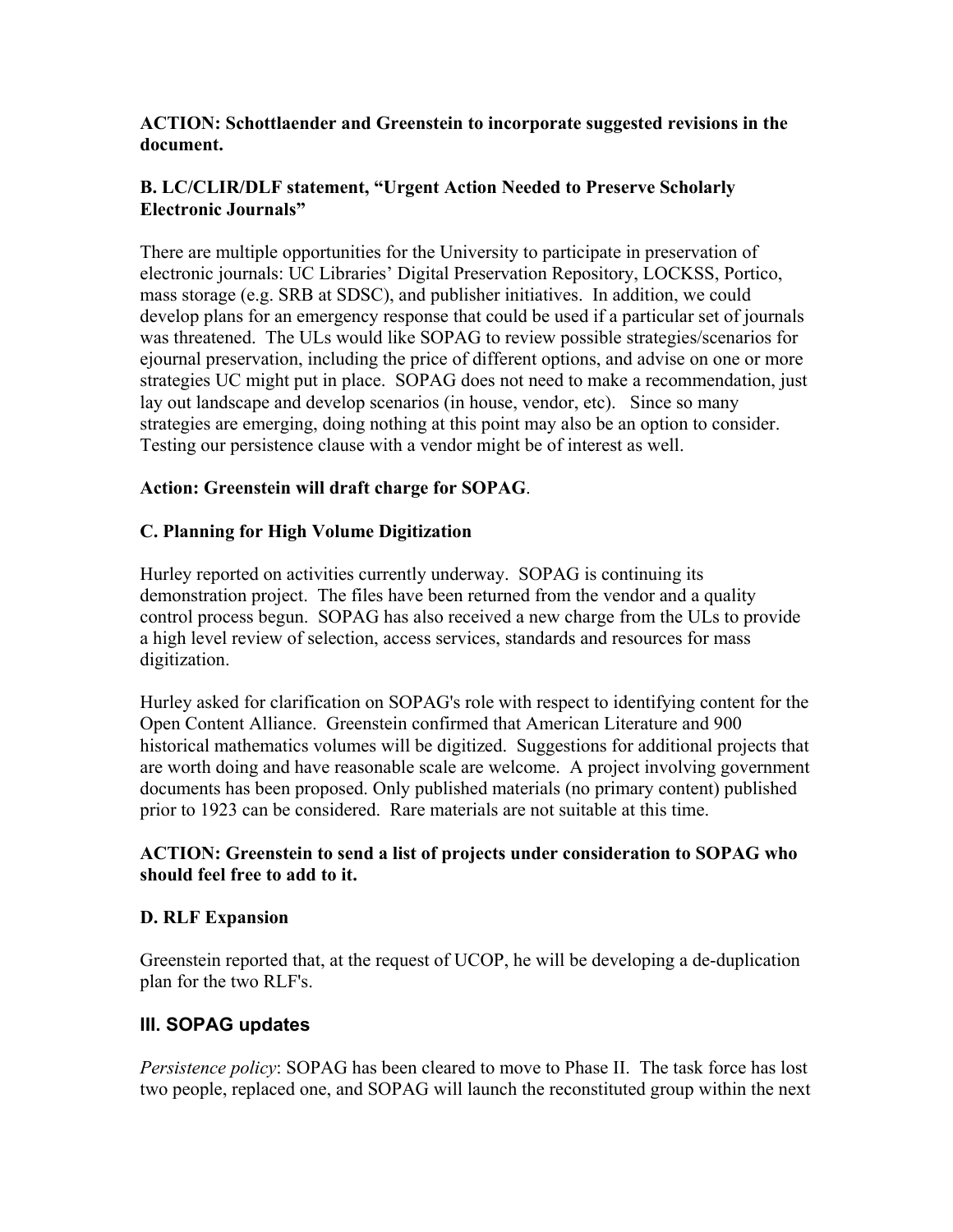week or so. At UL request, time to declare items persistent was increased from 6-9 months.

*ISRAC update:* HOPS is working with ISRAC, which was charged to advise CDL and communicate to campuses on the image services rollout. HOPS has reviewed and responded to this groups' recommendations. The group will probably complete its work in June 06. HOPS will evaluate whether this is a model for rollout of future shared services.

*BSTF update*: The Bibliographic Services Task Force was charged to flesh out a definition of problems we are experiencing with respect to bibliographic services, articulate a vision, and develop recommendations for UC. The task force issued an interim report in August and their final report is now due December 15, 2005. The final report can contain a range of options with pros and cons for alternatives; it is not necessary to push for consensus and a single recommendation in all cases.

*ERMS Implementation update:* The negotiation team has been working with ExLibris on the software and maintenance license and procedures for joint development. CDL requested SOPAG to charge an implementation team with a representative from each campus and the necessary range of background and skills e.g. acquisitions, cataloging, public services. Best guess at this point is that testing will begin once the team is in place and implementation may start in summer; a more definitive timeline will be developed by the implementation team as part of their charge. The ULs asked that the timeline should include a point, possibly the joint UL/SOPAG spring meeting, at which we can determine whether all campuses are still ready to participate.

The next version of Verde will be released in March. Some of the consortial items we requested in our RFP have already been developed and will be included in the March version, so campuses will be able to use the system fairly quickly. We have another 2 rounds of joint development and will have a formal process in place to contribute to those releases.

*Loaning media:* Tanno reported that SOPAG had asked RSC to look into loaning media. On basis of their report SOPAG identified barriers, such as unique materials, medium that doesn't permit loaning, etc. These barriers apply broadly across all formats, not just media. SOPAG is now working on a charge to RSC to revise our ILL code so that it encourages lending as broadly as possible and to introduce procedures that would permit exceptions to be sought when needed.

*Digital Reference CIG*: The CIG conducted a pilot project last year to share digital reference responsibilities across the system from 6 p.m. - 9 p.m., Thursday - Sunday. The pilot was successful and the CIG is working on a proposal to HOPS to establish this as an ongoing program, including recommendations for staffing. Any proposal will eventually come to SOPAG who will review it and bring the proposal to the University Librarians.